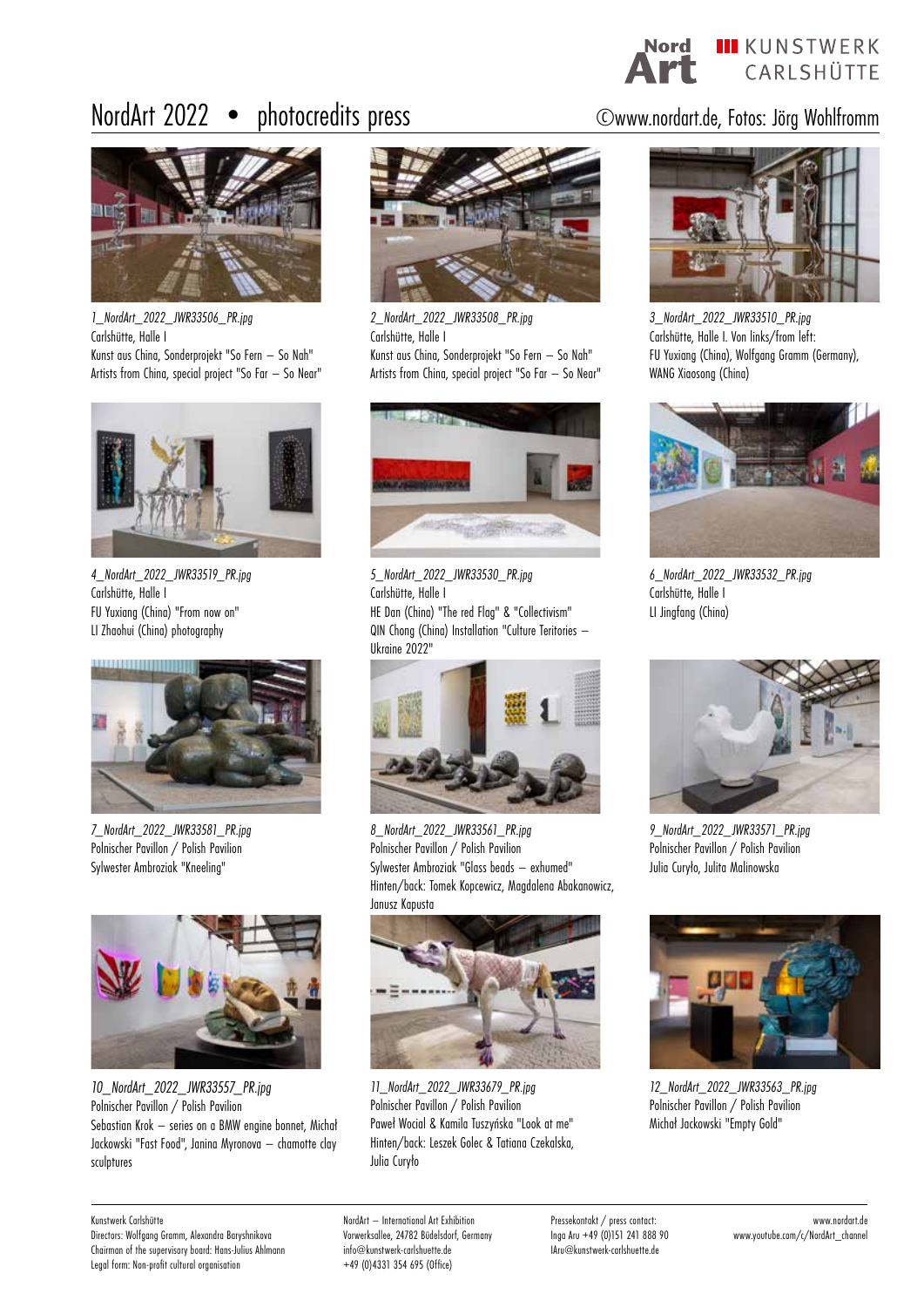Nord III KUNSTWERK CARLSHÜTTE

# NordArt 2022 • photocredits press ©www.nordart.de, Fotos: Jörg Wohlfromm



*13\_NordArt\_2022\_JWR33582\_PR.jpg* Carlshütte, Halle III UNEN ENKH (Mongolia) "Boat", "Venus", "Untitled"



*16\_NordArt\_2022\_JWR33696\_PR.jpg* ACO Wagenremise: Sonderprojekt aus der Mongolei "Zwischenräume" / "Intervening Spaces"



*19\_NordArt\_2022\_JWR33639\_PR.jpg* Carlshütte, Halle IV



*14\_NordArt\_2022\_JWR33689\_PR.jpg* ACO Wagenremise: Sonderprojekt aus der Mongolei "Zwischenräume" / "Intervening Spaces" Vorne/ in front: UNEN ENKH "Holon"



*17\_NordArt\_2022\_JWR33591\_PR.jpg* Carlshütte, Halle IV FU Yuxiang (China) "One Second"



*20\_NordArt\_2022\_JWR33596\_PR.jpg* Carlshütte, Halle IV FU Yuxiang (China) "One Second"



*15\_NordArt\_2022\_JWR33693\_PR.jpg* ACO Wagenremise: Sonderprojekt aus der Mongolei "Zwischenräume" / "Intervening Spaces" Vorne/ in front: ODMAA Uranchimeg



*18\_NordArt\_2022\_JWR33607\_PR.jpg* Carlshütte, Halle V Michal Gabriel (Czech Republic) "Dancer 1–3" Clemens Tremmel (Germany) paintings on aluminium



*21\_NordArt\_2022\_JWR33626\_PR.jpg* Carlshütte, Halle VI Katja Tukiainen (Finland)



*22\_NordArt\_2022\_JWR33640\_PR.jpg* Carlshütte, Halle IV Vasil Berela (Georgia/Germany) Installation "Staunen"



*23\_NordArt\_2022\_JWR33619\_PR.jpg* Carlshütte, Halle V Veronika Psotková (Czech Republic) "Essence"



*24\_NordArt\_2022\_JWR33586\_PR.jpg* Carlshütte, Halle III Timur D'Vatz (Uzbekistan/France) "Fountain" & "Birth of a Legend"

### Kunstwerk Carlshütte

Directors: Wolfgang Gramm, Alexandra Baryshnikova Chairman of the supervisory board: Hans-Julius Ahlmann Legal form: Non-profit cultural organisation

NordArt – International Art Exhibition Vorwerksallee, 24782 Büdelsdorf, Germany info@kunstwerk-carlshuette.de +49 (0)4331 354 695 (Office)

Pressekontakt / press contact: Inga Aru +49 (0)151 241 888 90 IAru@kunstwerk-carlshuette.de